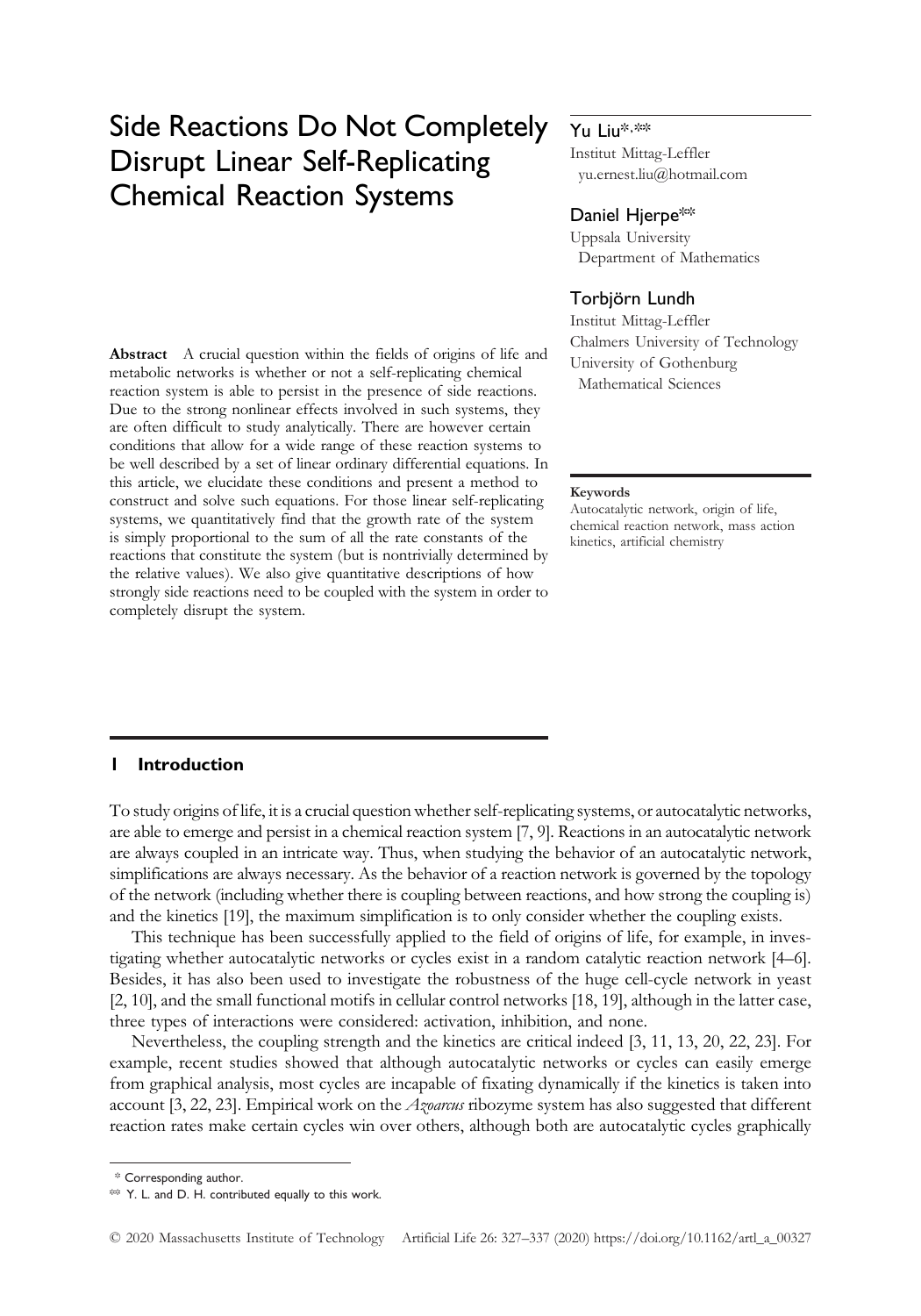[13, 20]. A question thus arises: How does the growth pattern of the whole autocatalytic cycle depend on the different reaction rates of the system?

Another aspect of autocatalytic networks or self-replicating systems is that they are always immersed in a larger network. There are studies describing how to graphically discern an autocatalytic network or motif from a large network [5, 19], but an autocatalytic motif might be disrupted if coupled with side reactions [8, 17]. For example, an empirical study showed that networks behave significantly differently in isolation from when they are exposed to another molecular network (since some pathways cannot be realized due to competition for shared reactants from side reactions or other networks) [1]. For another example, the reverse citric acid cycle was proposed to be the candidate of autocatalytic networks on the primitive Earth, but it is still an open question whether or not this cycle can be free of disruption from the many side reactions in the primitive atmosphere [14].

Intuitively, if the reaction rate of the side reaction is extremely small, the dynamics should go back to the scenario with no side reaction. If the side reaction, on the other hand, is fast enough (i.e., the coupling is strong enough), it may completely disrupt the autocatalytic network. Whether side reactions could disrupt a network essentially depends on how strongly they are coupled, rather than merely whether they exist or not. A question thus arises: What is the threshold of such a coupling strength, if it ever exists?

Although many have simulated the growth pattern of autocatalytic networks numerically [3, 12, 15], there are very few studies analytically investigating how different rates of the reactions in the autocatalytic network affect the growth pattern of the whole network ([21] is one of the few examples). This is probably due to the strong nonlinear effects that are often involved in autocatalytic networks. However, there is a wide range of autocatalytic networks, or self-replicating systems, that can be reduced to linear systems under certain conditions. In that case, the dynamics of the system can be approximately described by a set of linear ordinary differential equations (ODEs), which can be solved analytically. The "certain conditions," which we shall see later in detail, either refer to the situation where there is an infinite amount of resources, or equivalently refer to the initial stage of self-replication when the amount of resources is much more than the amount of other reacting molecules involved.

In this article, we employ the artificial chemistry model presented in a previous one [12], which is a convenient framework to construct various chemical reaction systems. In Section 2, we introduce the method to construct and solve the ODEs of the self-replicating systems that can be reduced to linear systems, and then apply this method to investigate the effects of different reaction rates on the growth pattern of those self-replicating systems. In Section 3, we investigate how strongly side reactions need to be coupled with the self-replicating system in order to disrupt it partially or completely. Finally, conclusions are drawn in Section 4.

## 2 Method

Here we briefly recap the artificial chemistry model presented in [12]: (1) Each type of molecule is Here we briefly recap the artificial chemistry model presented in [12]: (1) Each type of molecule is defined by its integer mass *i*, and denoted  $\overline{i}$ ; (2) only the synthesis reaction  $\overline{i} + \overline{j} \rightarrow \overline{i + j}$  and the dec Here we briefly recap the artificial chemistry model presented in [12]: (1) Each type of molecule is defined by its integer mass *i*, and denoted  $\overline{i}$ ; (2) only the synthesis reaction  $\overline{i} + \overline{j} \rightarrow \overline{i + j}$  and the dec (mass action kinetics thus applies), all molecules are ideally gaseous, and the whole system is kept at defined by its integer mass i, and denoted i; (2) only the synthesis reaction  $i + j \rightarrow i + j$  and the decomposition reaction  $i + j \rightarrow \overline{i} + \overline{j}$  are possible; (3) it is assumed that every reaction is elementary (mass action kin can be written as (refer to Supplementary Information S1 in [12] for detailed derivations)

$$
\gamma_{+ij} = \omega_{+ij} \cdot N_i \cdot N_j / N \tag{1}
$$

where  $\omega_{+ij}$  is the reaction rate constant (in units of s<sup>-1</sup>),  $N_i$  is the number of molecule  $\overline{i}$  inside<br>the whole system, and  $N = \sum_i N_i$  is the total number of molecules. For a decomposition reaction<br> $\overline{i+j} \rightarrow \overline{i}$ 

$$
\gamma_{-ij} = \omega_{-ij} \cdot N_{i+j} \tag{2}
$$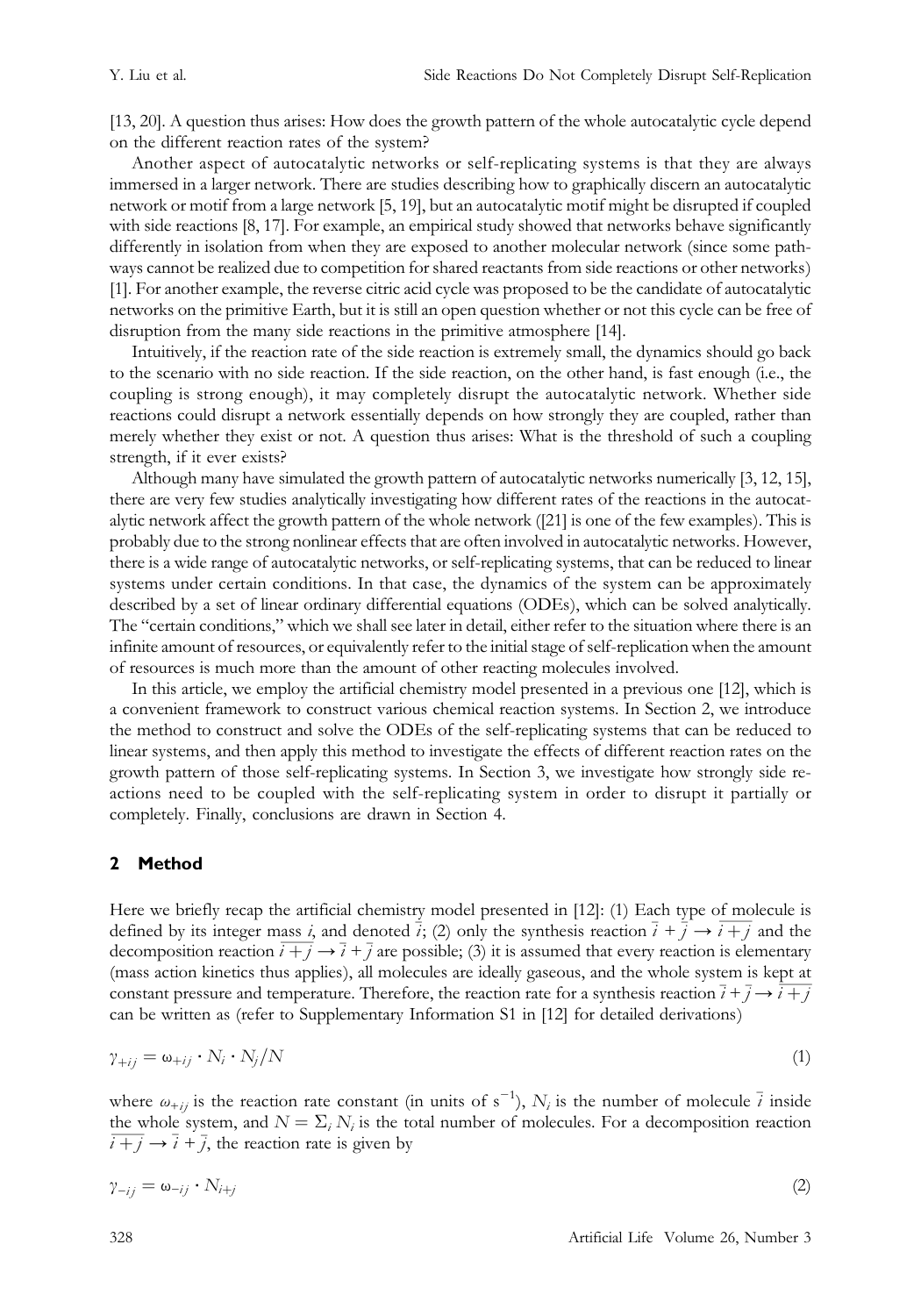Note that instead of using molecule concentrations, here we use molecule counts. Consequently, the reaction rates ( $\gamma_{+ij}$  and  $\gamma_{-ij}$ ) are in units of s<sup>-1</sup>, rather than mol · L<sup>-1</sup> · s<sup>-1</sup> (concentration per second) as commonly used.

As we know, in mass action kinetics, elementary synthesis reactions are second-order while elementary decomposition reactions are first-order. If we investigated the dynamics in terms of molecule concentrations, the units of the rate constants would be different: The former is in mol<sup>-1</sup> · L·s<sup>-1</sup>, while the latter is in s<sup>-1</sup>. We thus cannot compare them directly. But the comparison between rate constants is the key to investigating the question we are interested in, namely, how strongly side reactions need to be coupled with the self-replicating system in order to disrupt it partially or completely. Instead, by using molecule counts, the unit of the reaction rate constant for the synthesis reaction ( $\omega_{+ij}$ ) and that for the decomposition reaction ( $\omega_{-ij}$ ) can be calculated by the same formula  $\beta$  exp (− $\kappa\Delta G$ ) (thus having the same units), where  $\beta$  and  $\kappa$  are physical constants, and  $\Delta G$  is the activation energy of the corresponding reaction. The comparison will then be valid, and correspond to the comparison between intrinsic properties of the reactions.

Now, we first analytically investigate the self-replicating system

$$
\overline{1} + \overline{2} \rightarrow \overline{3}
$$
  
\n
$$
\overline{1} + \overline{3} \rightarrow \overline{4}
$$
  
\n
$$
\overline{4} \rightarrow \overline{2} + \overline{2}
$$
\n(3)

given resource molecule  $\overline{1}$ . It corresponds to the formose reaction that involves the formation of sugars from formaldehyde [12]. Specifically, molecule  $\overline{1}$  is formaldehyde,  $\overline{2}$  is glycolaldehyde,  $\overline{3}$  is glyceraldehyde, and  $\overline{4}$  is tetrose.

#### 2.1 When Reaction Rate Constants are Identical

Here we assume that all of the reaction rate constants are identical, that is,  $\omega_{+12} = \omega_{+13} = \omega_{-22} = \omega$ . The dynamics of the system are hence governed by the following nonlinear ODEs:

$$
\dot{N}_2 = \omega \left( -\frac{N_1 N_2}{N} + 2N_4 \right)
$$
\n
$$
\dot{N}_3 = \omega \left( -\frac{N_1 N_3}{N} + \frac{N_1 N_2}{N} \right)
$$
\n
$$
\dot{N}_4 = \omega \left( -N_4 + \frac{N_1 N_3}{N} \right)
$$

Note that  $N_i(t)$  and  $N(t)$  are functions of t, but for simplicity, we omit writing the t. Now we assume that

- (i) there is an infinite reservoir of the resource molecule  $\overline{1}$ , so that  $N_1$  always keeps constant (i.e.,  $N_1 \equiv \mathcal{Q}$ ), and
- (ii)  $Q$  is much larger than the number of all other molecules.

Then we have the linearization condition:

$$
\frac{N_1}{N} \equiv \frac{Q}{Q + N_2 + N_3 + N_4} \approx \frac{Q}{Q} = 1\tag{4}
$$

Artificial Life Volume 26, Number 3 329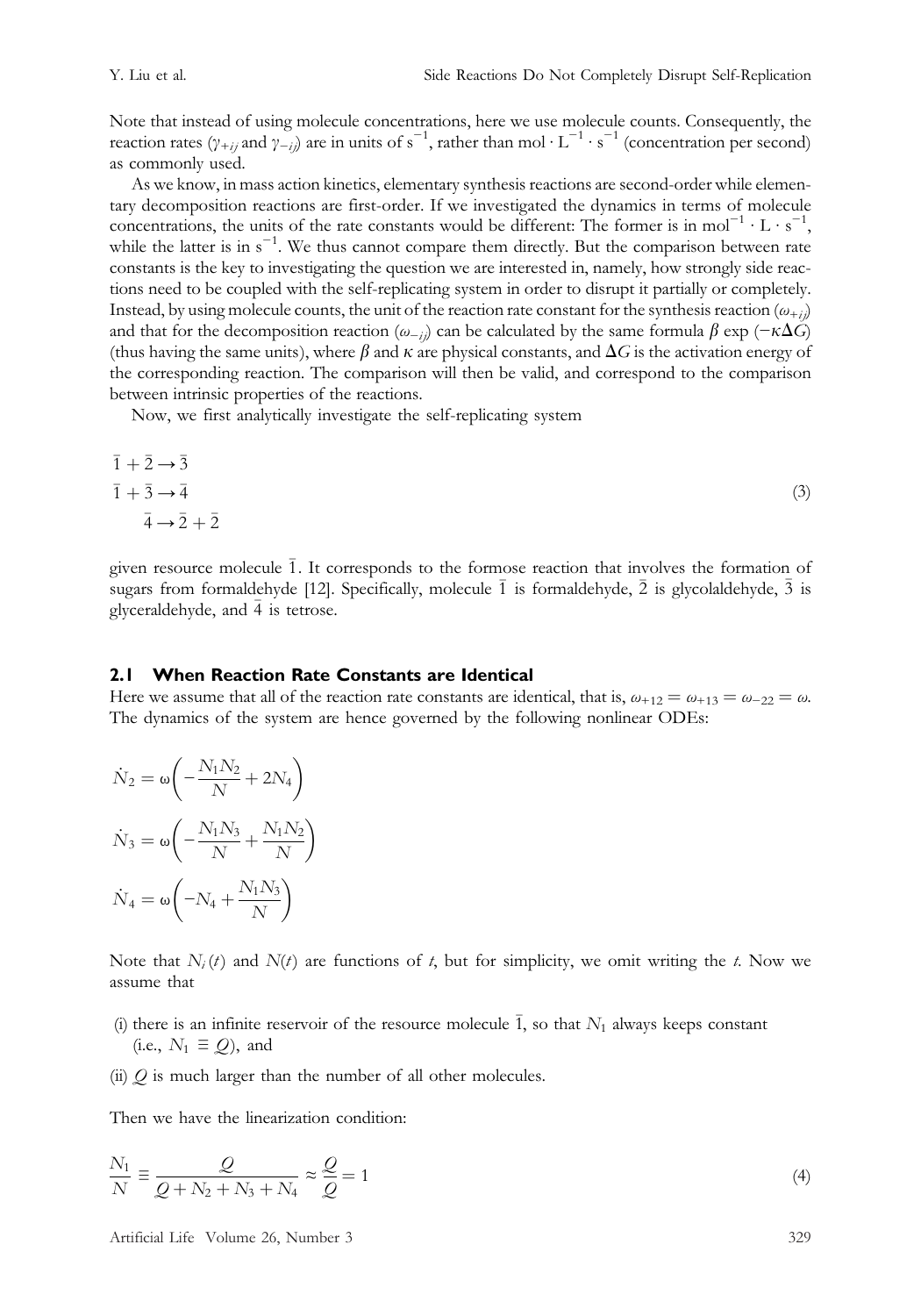Therefore, the ODE system above becomes linear, namely,

$$
\dot{N}_2 = \omega(-N_2 + 2N_4)
$$
  
\n
$$
\dot{N}_3 = \omega(-N_3 + N_2)
$$
  
\n
$$
\dot{N}_4 = \omega(-N_4 + N_3)
$$

which can be written in the matrix form

$$
\begin{bmatrix} \dot{N}_2 \\ \dot{N}_3 \\ \dot{N}_4 \end{bmatrix} = \omega \begin{bmatrix} -1 & 0 & 2 \\ 1 & -1 & 0 \\ 0 & 1 & -1 \end{bmatrix} \begin{bmatrix} N_2 \\ N_3 \\ N_4 \end{bmatrix} := A \begin{bmatrix} N_2 \\ N_3 \\ N_4 \end{bmatrix}
$$
 (5)

There is a standard way to solve Equation 5 [16]. Briefly, the asymptotic dynamics of  $N_i$  are governed by the matrix  $A$ 's maximum positive eigenvalue  $\lambda_1$ , that is,

$$
N_i(t) \doteq c_i e^{\lambda_1 t}
$$

where  $c_i$  is a constant, decided by the initial condition (it is interesting to notice that  $N_2$ ,  $N_3$ , and  $N_4$ all increase exponentially at rate  $\lambda_1$ ). The characteristic equation of A is

$$
\lambda^3 + 3\omega\lambda^2 + 3\omega^2\lambda - \omega^3 = 0
$$

and the eigenvalues correspond to its solutions

$$
\lambda_1 = (\sqrt[3]{2} - 1)\omega
$$
  
\n
$$
\lambda_2 \approx (-1.63 - 1.09j)\omega
$$
  
\n
$$
\lambda_3 \approx (-1.63 + 1.09j)\omega
$$

where  $j$  is the unit imaginary number.

# 2.2 When Reaction Rate Constants are Different

Now we analytically investigate the case where the reaction rate constants of the system (3) are different. We denote the sum of all the three constants as  $\Omega := \omega_{+12} + \omega_{+13} + \omega_{-22}$ . Then we can write

$$
\begin{aligned}\n\omega_{+12} &= a \ \Omega \\
\omega_{+13} &= b \ \Omega \\
\omega_{-22} &= c \ \Omega\n\end{aligned} \tag{6}
$$

where naturally  $a + b + c = 1$  and  $0 \le a, b, c \le 1$ . We assume that the condition (4) still holds, so the ODE system in this case can be written as

$$
\begin{bmatrix} \dot{N}_2 \\ \dot{N}_3 \\ \dot{N}_4 \end{bmatrix} = \Omega \begin{bmatrix} -a & 0 & 2c \\ a & -b & 0 \\ 0 & b & -c \end{bmatrix} \begin{bmatrix} N_2 \\ N_3 \\ N_4 \end{bmatrix} := \Omega B \begin{bmatrix} N_2 \\ N_3 \\ N_4 \end{bmatrix}
$$
(7)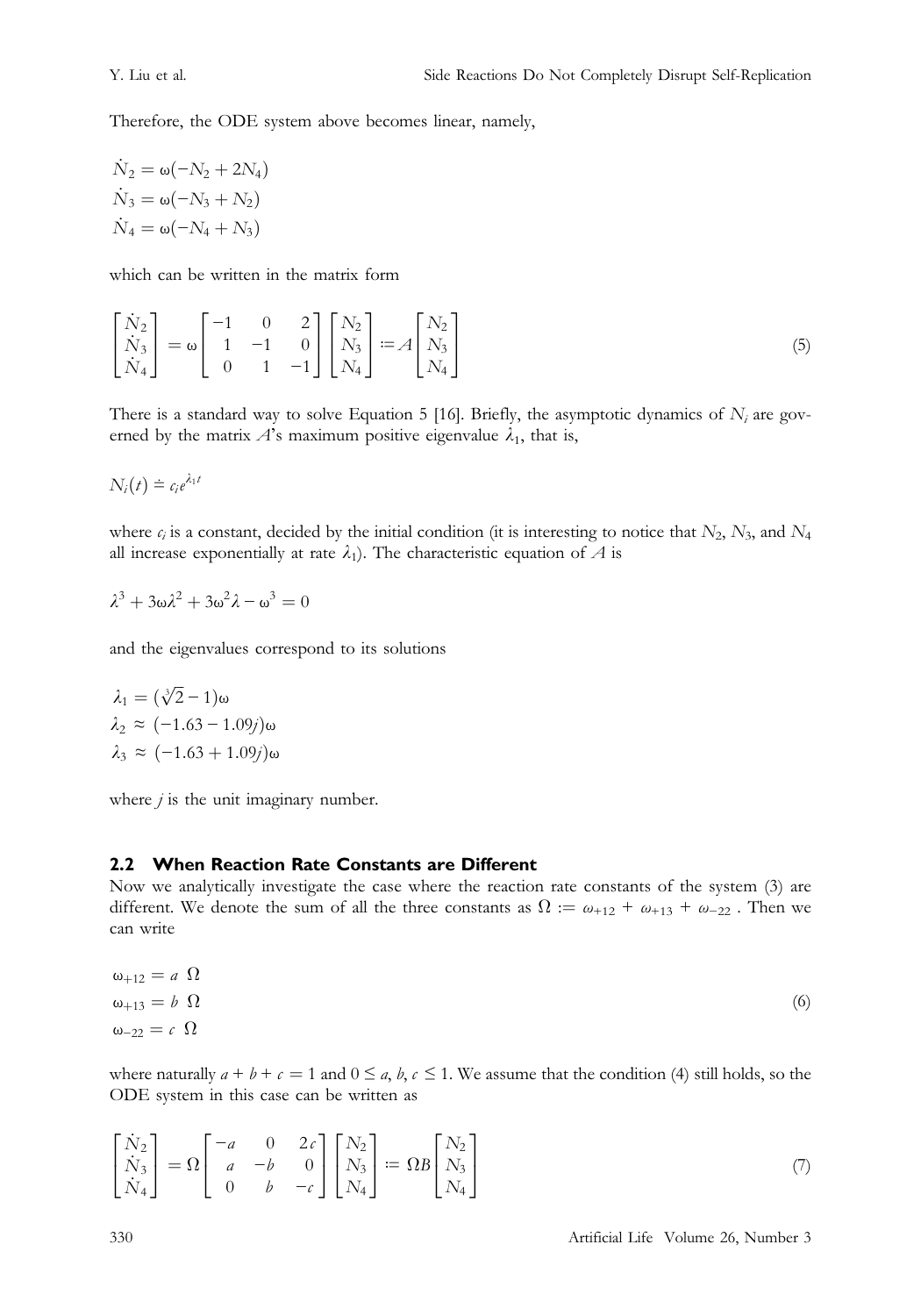

Figure 1. Heatmap of the maximum positive eigenvalue  $\lambda_1^*$  along with  $a$  and  $b$ , for the matrix  $B$  in Equation 7.

Then the characteristic equation of the matrix  $\Omega B$  is

$$
\lambda^3 + \Omega \lambda^2 + (ab + ac + bc)\Omega^2 \lambda - abc\Omega^3 = 0
$$
\n(8)

Note that  $a = b = c = 1/3$  (consequently,  $\omega = \Omega/3$ ) corresponds to the case where all rate constants are identical.

In the Supplementary Information (https://www.wuyichen.org/si-yuliu-artificial-life-2020), we show that the maximum positive eigenvalue,  $\lambda_1$ , of the matrix  $\Omega B$  is linearly proportional to  $\Omega$ , that is,

$$
\lambda_1 = \Omega \lambda_1^* \tag{9}
$$

where  $\lambda_1^*$  is the maximum positive eigenvalue of the matrix B. That is to say, the sum of the rate constants ( $\Omega$ ) only affects the growth rate ( $\lambda_1$ ) of the self-replicating system linearly; and only the relative rate constants (characterized by the matrix B) govern the growth rate in a nontrivial way. Therefore, to capture the behavior of Equation 7, we only need to study the matrix B, which has only two free parameters, a and b. To illustrate this, we draw a heatmap of the maximum (actually the only) positive eigenvalue  $\lambda_1^*$  along with *a* and *b*, as shown in Figure 1.

We see that  $\lambda_1^*$  varies with a and b, but the maximum is located at  $a = b = 1/3$  (consequently,  $c =$ 1/3 also). That is, the maximum growth rate is achieved when each reaction in this linear selfreplicating system has the same rate constant. When the rate constants are different,  $\lambda_1^*$  still exists (i.e., there is always one eigenvalue that is positive). Therefore, no matter how different the rate constants are, the whole system is always self-replicating, although with smaller growth rates. But when the rate constants are different in orders of magnitude, corresponding to the edges of the colored triangle in Figure 1 (namely  $a \approx 0$ ,  $b \approx 0$ , or  $a + b \approx 1$ ), the growth rate might be too small to detect in practice.

## 2.3 This Method can be Applied to a Wide Range of Systems

If any chemical reaction system (i) is constructed under the artificial chemistry framework presented in [12] (of which the main points have been described at the beginning of Section 2 of that article), and (ii) satisfies the criterion that for every reaction, one and only one type of its reactants comes from the products of other reactions in the system, this system can be linearized and analyzed by the method presented above.

In [12, Section 2], we applied this method to one of the chemical reaction systems that satisfy an extra criterion, namely, that there are some types of intermediate molecules and the number of times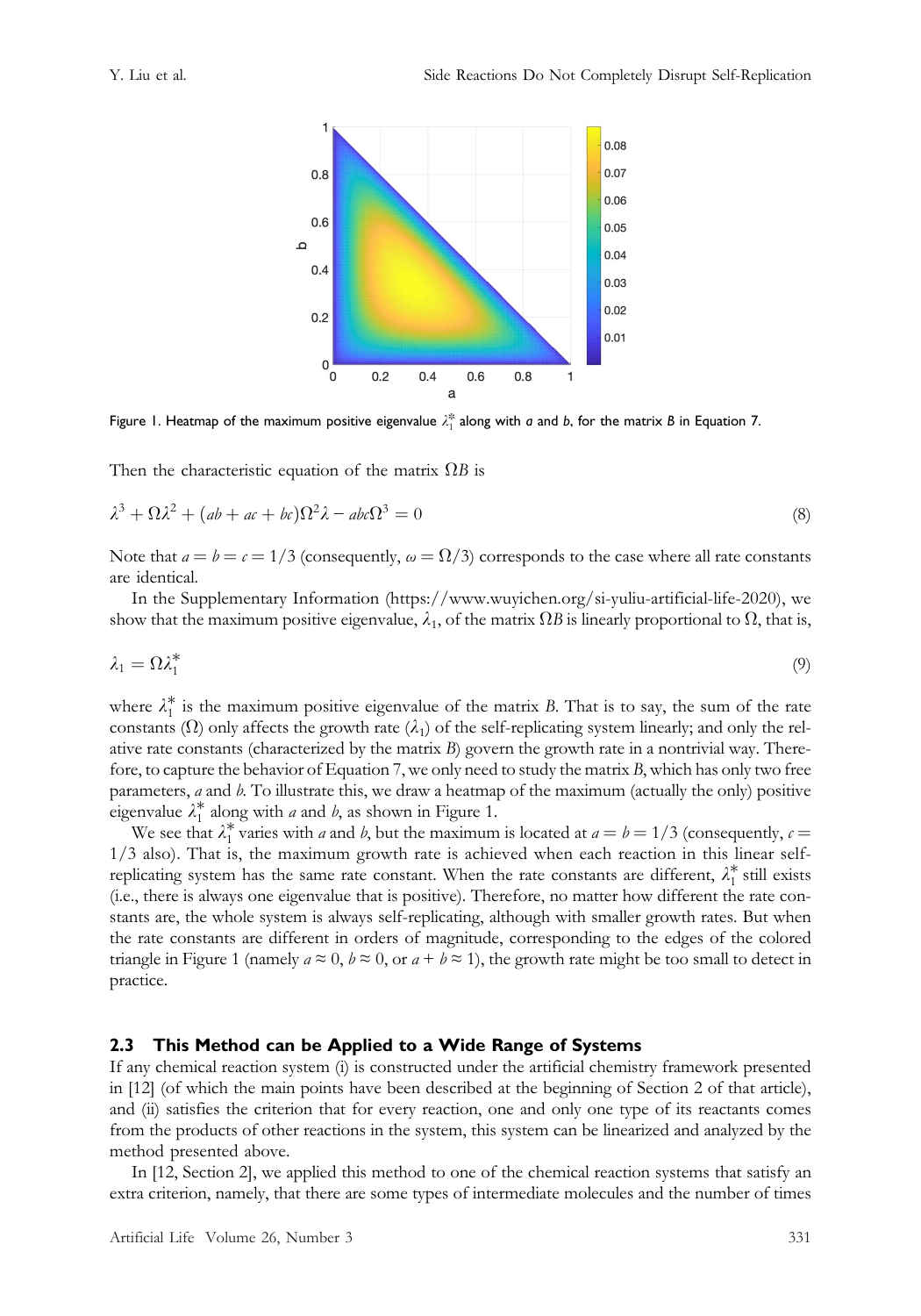they appear on the product side is larger than that on the reactant side (note that an *intermediate molecule* is defined to be any molecule that appears on both the reactant side and the product side of the whole system). This type of chemical reaction system is guaranteed to be self-replicating, that is, the numbers of some molecules can grow exponentially in proper conditions [12]. We used this method to investigate the effects of different reaction rates on the growth pattern of self-replicating systems.

In Section 3, we will apply this method to self-replicating systems with side reactions, to investigate how strongly side reactions need to be coupled with the self-replicating system in order to disrupt it partially or completely. Note that in our context, side reactions are defined to be those extra reactions that consume intermediate molecules of a self-replicating system.

For those chemical reaction systems that can be linearized (the system in Equation 3 is one such example), the linear ODE system can be constructed in the same way as in Equation 5, as long as the linearization condition holds as given in Equation 4. If we assume that (i) the number of the resource molecule always keeps constant, that is, there is an infinite reservoir of resources, and (ii) this constant is much larger than the total number of all other molecules, then this linearization condition is guaranteed. The assumption of the infinite resource is unrealistic, though. Nevertheless, during the initial stage of self-replication, the resource molecules are much more numerous than other reacting molecules indeed (e.g.,  $Q \gg N_2 + N_3 + N_4$  for the system in Equation 3). The infinite-resource assumption is thus valid during this stage.

To summarize, a linear ODE system such as Equation 5 is able to describe the mean-field dynamics of a chemical reaction system (i) when there is an infinite amount of resources, (ii) when the number of resource molecules is much greater than the number of other reacting molecules involved, or (iii) during the initial stage of self-replication.

# 3 Effects of Side Reactions

In this section, we investigate how strongly side reactions need to be coupled with the self-replicating system in order to disrupt the whole network. Many side reactions might be considered, but here we only consider those that do not violate the linearization condition mentioned above.

### 3.1 First Example System

Now consider the formose reaction in Equation 3 coupled with a side reaction, described by the following equations:

$$
\overline{1} + \overline{2} \rightarrow \overline{3}
$$
\n
$$
\overline{1} + \overline{3} \rightarrow \overline{4}
$$
\n
$$
\overline{4} \rightarrow \overline{2} + \overline{2}
$$
\n
$$
\overline{2} + \overline{5} \rightarrow \overline{7}
$$
\n(10)

We still denote  $\Omega = \omega_{+12} + \omega_{+13} + \omega_{-22}$ . For the fourth reaction, we denote  $\omega_{+25} = \kappa \Omega$ , where  $\kappa \geq 0$ .

Here we assume infinite reservoirs of resource molecules  $\overline{1}$  and  $\overline{5}$ , and  $N_1 \equiv N_5 \equiv Q \gg N_2 + N_3 +$  $N_4 + N_7$ . The reason why we need a reservoir of  $\overline{5}$  is that the side reaction  $\overline{2} + \overline{5} \rightarrow \overline{7}$  can never occur if there is no  $\overline{5}$ . Now, we have

$$
\frac{N_1}{N} = \frac{N_1}{\sum_{i=1,2,3,4,5,7} N_i} \approx \frac{N_1}{N_1 + N_5} = \frac{1}{2}
$$
\n(11)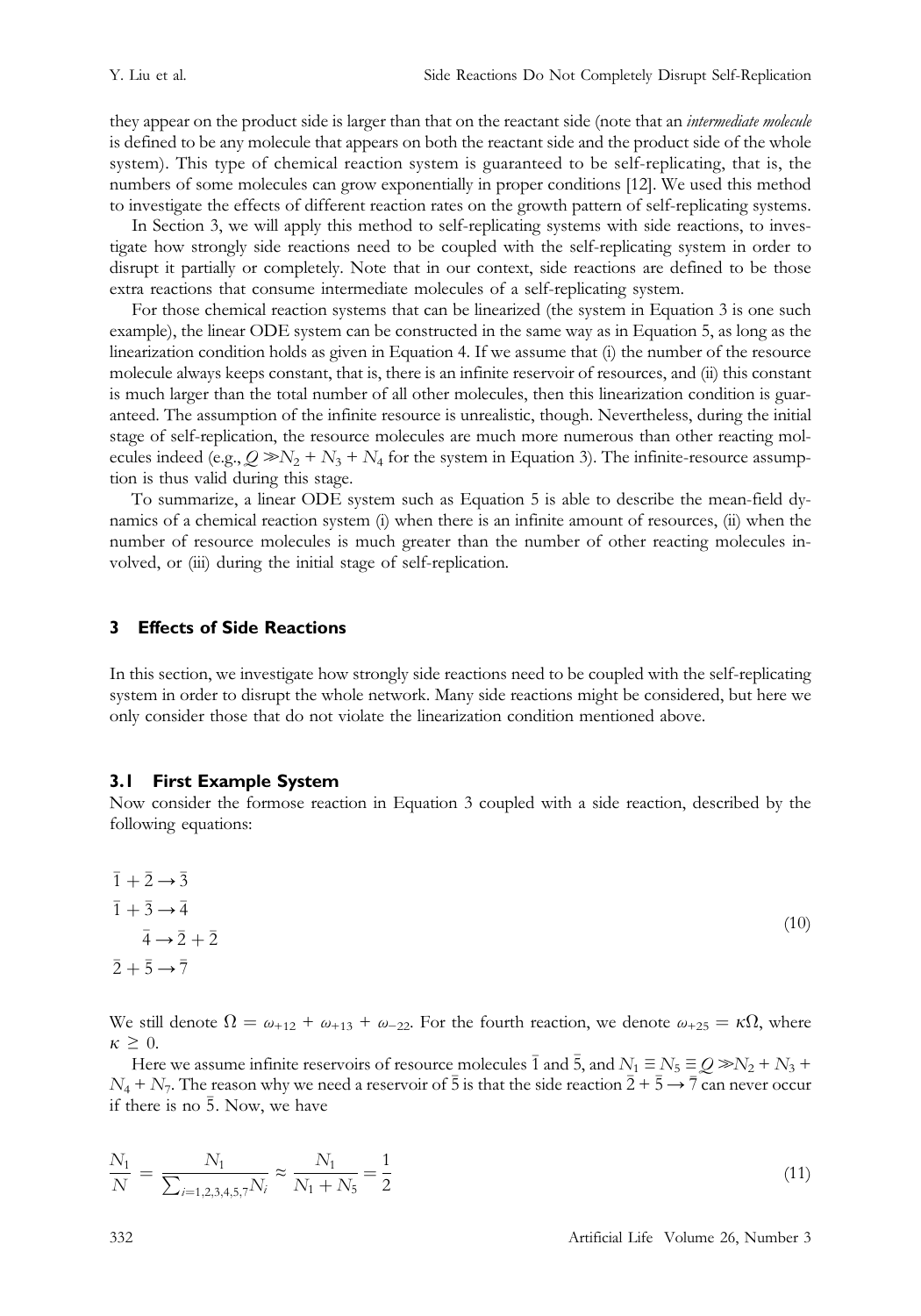and similarly,  $N_5/N \approx 1/2$ . By this approximation, we can write down the linear ODE system

$$
\begin{bmatrix} \dot{N}_2 \\ \dot{N}_3 \\ \dot{N}_4 \end{bmatrix} = \Omega \begin{bmatrix} -\kappa/2 - a/2 & 0 & 2\epsilon \\ a/2 & -b/2 & 0 \\ 0 & b/2 & -\epsilon \end{bmatrix} \begin{bmatrix} N_2 \\ N_3 \\ N_4 \end{bmatrix} := \Omega D \begin{bmatrix} N_2 \\ N_3 \\ N_4 \end{bmatrix}
$$

We need to find the maximum positive eigenvalue  $\lambda_1^*$  of the matrix D. For different values of  $\kappa$ , we can obtain different heatmaps for  $\lambda_1^*$ . We put them together, and then obtain a three-dimensional heatmap, shown in Figure 2.

When  $\kappa = 0$ , the system in Equation 10 should go back to the system in Equation 3, but because we have two resource molecules here (making the approximations in Equation 4 and Equation 11 slightly different), there are small differences in  $\lambda_1^*$ . One major difference is that here the maximum  $\lambda_1^*$  is approximately at  $(a, b, c) = (0.37, 0.37, 0.26)$ , instead of  $(a, b, c) = (1/3, 1/3, 1/3)$  as in Figure 1. But generally speaking,  $\lambda_1^*$  of the system in Equation 10 with  $\kappa = 0$  has almost the same pattern as that of the system in Equation 3.

When  $\kappa$  is larger, making the side reaction more strongly coupled, there are three phenomena to be noticed. (1) There are smaller regions of  $(a, b)$  having positive real eigenvalues, that is, smaller regions where self-replication can occur. For a certain  $\kappa$ , the region corresponds to the colored triangle (for convenience of later discussions, we denote the area of the region as  $S(\kappa)$ ). (2) There exists a critical value  $\kappa = 1$  beyond which the whole system in Equation 10 is completely unable to selfreplicate, no matter what the value of  $(a, b)$  is. (3) For a fixed value of  $(a, b)$ ,  $\lambda_1^*$  gets smaller (if it exists), meaning that the self-replication gets slower.

For convenience, we define the relative area  $s(k) = S(k)/S(0)$ . From Figure 2 we see qualitatively that  $s(k)$  shrinks with increasing  $k$ . We further found that  $s(k)$  shrinks quadratically, that is, the square root of  $s(\kappa)$  decreases linearly.

Now, we are going to use numerical simulations to show strong evidence of this statement (unfortunately, our attempt to prove it analytically failed). We use  $p(K)$  to denote, for a certain  $K$ , the probability of a randomly chosen set of (a, b) (under the constraint  $0 \le a, b \le 1$  and  $c = 1 - a - b \ge$ 0) that allows the whole system to self-replicate (equivalently, a positive eigenvalue exists). Evidently,  $p(k) = s(k)$ , and by simulations,  $p(k)$  can be worked out. Figure 3 (the blue solid line) shows  $\sqrt{p(k)}$ , which turns out to be a straight line. Specifically,

$$
p(\kappa) = s(\kappa) = \begin{cases} (1 - \kappa)^2 & \text{if } 0 \le \kappa \le 1 \\ 0 & \text{if } \kappa > 1 \end{cases}
$$



Figure 2. The three-dimensional heatmap of the maximum positive eigenvalue  $\lambda_1^*$  along with a, b, and  $\kappa$ , for the system (10). The upper triangular region is empty because of the constraint  $c = 1 - a - b \ge 0$ . There are also empty parts in the lower triangular region. Those empty parts represent the fact that for those  $(a, b)$ , none of the three eigenvalues of the matrix D has a positive real part, that is, the self-replicating system is completely disrupted.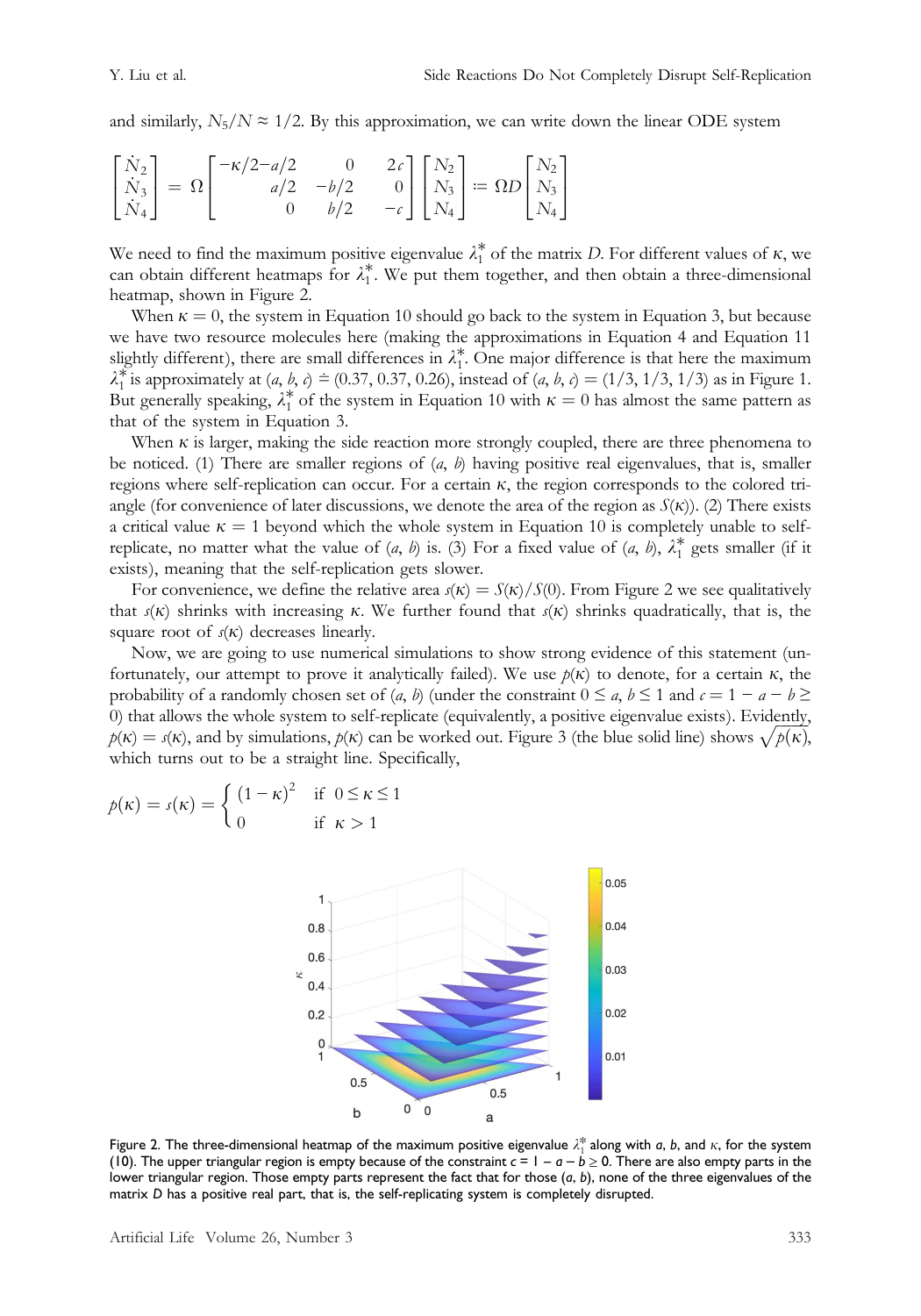

Figure 3.  $\sqrt[p]{p(\kappa)}$  for different systems.  $\sqrt{p(\kappa)}$  for the system (10) corresponds to the blue solid line.  $\sqrt[3]{p(\kappa)}$  for the system (12) happens to correspond to the blue solid line also.  $\sqrt[3]{p(\kappa)}$  for the system (13) corresponds to the red dashed line.

Clearly,  $\kappa = 1$  is the critical value beyond which the whole system is not able to self-replicate at all, no matter what the value of  $(a, b)$  is. We do not have analytical explanations why it is a declining straight line, but we will give more examples and some exceptions later.

## 3.2 Second Example System

Now we consider the following system, where the first four reactions constitute a self-replicating system (as shown in [12]) while the fifth one is a side reaction, given the resource molecules  $\overline{2}$  and  $\overline{7}$ , and  $N_2 \equiv N_7 \equiv Q \gg N_1 + N_3 + N_4 + N_5 + N_6 + N_{11}$ :

$$
\begin{aligned}\n\bar{5} &\rightarrow \bar{1} + \bar{4} \\
\bar{2} + \bar{3} &\rightarrow \bar{5} \\
\bar{2} + \bar{4} &\rightarrow \bar{6} \\
\bar{6} &\rightarrow \bar{3} + \bar{3}\n\end{aligned}
$$
\n(12)\n  
\n
$$
\bar{4} + \bar{7} &\rightarrow \bar{11}
$$

By the same approach, we can write down the linear ODEs,

| $\begin{bmatrix} \dot{N}_3 \\ \dot{N}_4 \\ \dot{N}_5 \\ \dot{N}_6 \end{bmatrix} = \Omega \begin{bmatrix} -b/2 & 0 & 0 & 2d \\ 0 & -\kappa/2 - c/2 & a & 0 \\ b/2 & 0 & -a & 0 \\ 0 & c/2 & 0 & -d \end{bmatrix} \begin{bmatrix} N_3 \\ N_4 \\ N_5 \\ N_6 \end{bmatrix}$ |  |  |  |
|-------------------------------------------------------------------------------------------------------------------------------------------------------------------------------------------------------------------------------------------------------------------------|--|--|--|

where  $\Omega = \omega_{-14} + \omega_{+23} + \omega_{+24} + \omega_{-33}$ ,  $\omega_{-14} = a\Omega$ ,  $\omega_{+23} = b\Omega$ ,  $\omega_{+24} = c\Omega$ ,  $\omega_{-33} = d\Omega$ , and  $\omega_{+47} = d\Omega$  $\kappa \Omega$ . Now we have three free parameters a, b, c (as  $d = 1 - a - b - c$ ) to determine  $\lambda_1^*$  for a certain  $\kappa$ , which becomes hard to visualize.

Nevertheless, we have three similar observations to those for the first example system in Equation 10: (1) When the rate constant of the side reaction  $\kappa = 0$ , the maximum  $\lambda_1^*$  is approximately at  $(a, b, c, d)$  = (0.21, 0.29, 0.29, 0.21). This is because  $N_2/N \approx 1/2$ . But if  $N_2/N \approx 1$  (that is, there is only one type of resource molecule  $\bar{2}$ ), the maximum  $\lambda_1^*$  would be at  $(a, b, c, d) = (1/4, 1/4, 1/4, 1/4)$ . (2)  $\sqrt[3]{p(\kappa)}$  is also a declining straight line, shown in Figure 3 (namely the blue solid line, which coincides with that for the system in Equation 10). So,  $\kappa = 1$  is again the critical value. It is interesting to notice that for this system,  $\sqrt[3]{p(\kappa)}$  is a straight line, while for system in Equation 10,  $\sqrt{p(\kappa)}$  is a straight line. That is, in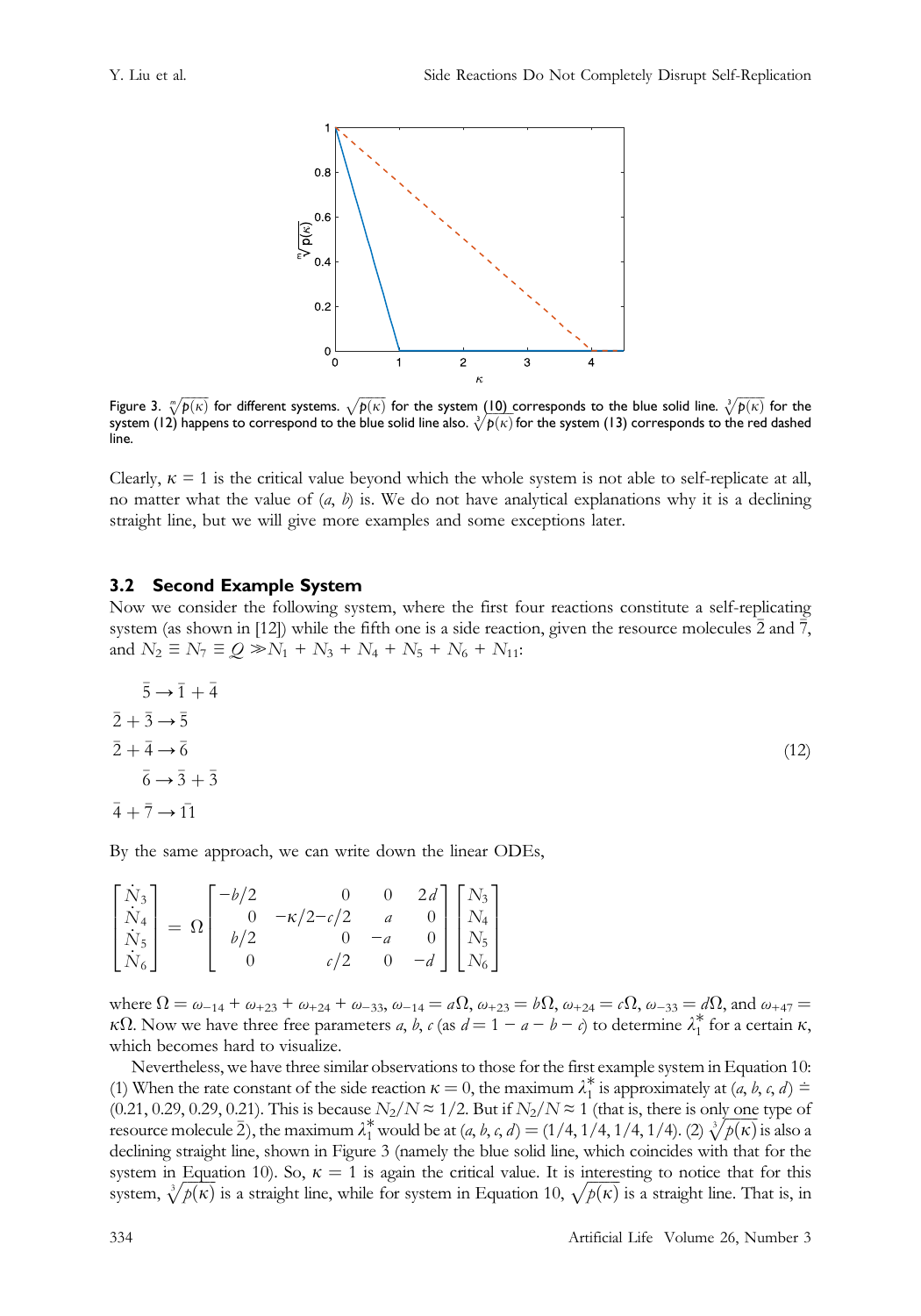both systems, the root index is equal to the number of free parameters. (3) For fixed  $(a, b, c)$ , when  $\kappa$ gets larger,  $\lambda_1^*$  gets smaller, if it exists.

#### 3.3 Third Example System

However,  $\kappa = 1$  does not necessarily correspond to the critical value. The following system is one such example:

$$
\begin{cases}\n\overline{2} \rightarrow \overline{1} + \overline{1} \\
\overline{3} \rightarrow \overline{1} + \overline{2} \\
\overline{1} + \overline{4} \rightarrow \overline{5} \\
\overline{5} \rightarrow \overline{2} + \overline{3} \\
\overline{4} + \overline{5} \rightarrow \overline{9}\n\end{cases}
$$
\n(13)

Here the first four reactions in Equation 13 constitute a self-replicating system (as shown in [11]), while the fifth one is a side reaction that consumes the intermediate molecule 5. We further assume that the resource molecule is 4 and  $N_4 \equiv Q \gg N_1 + N_2 + N_3 + N_5 + N_9$ . We can write down the linear ODEs,

$$
\begin{bmatrix} \dot{N}_1 \\ \dot{N}_2 \\ \dot{N}_3 \\ \dot{N}_5 \end{bmatrix} = \Omega \begin{bmatrix} -c & 2a & b & 0 \\ 0 & -a & b & d \\ 0 & 0 & -b & d \\ c & 0 & 0 & -\kappa - d \end{bmatrix} \begin{bmatrix} N_1 \\ N_2 \\ N_3 \\ N_3 \end{bmatrix}
$$
 (14)

where  $\Omega = \omega_{-11} + \omega_{-12} + \omega_{+14} + \omega_{-23}$ ,  $\omega_{-11} = a\Omega$ ,  $\omega_{-12} = b\Omega$ ,  $\omega_{+14} = c\Omega$ ,  $\omega_{-23} = d\Omega$ , and  $\omega_{+45} =$  $\kappa\Omega$ .

Similarly, we have three observations: (1) When  $\kappa = 0$ , the maximum  $\lambda_1^*$  is approximately at  $(a, b, c, d) =$ (0.24, 0.18, 0.29, 0.29), even though in this case there is only one resource molecule  $\frac{1}{4}$ . (2)  $\sqrt[3]{p(k)}$  is a declining straight line, shown in Figure 3 (the red dashed line), and 3 is the number of free parameters. But in this case,  $\kappa = 4$  is the critical value. (3) For fixed (*a*, *b*, *c*), when  $\kappa$  gets larger,  $\lambda_1^*$  gets smaller, if it exists.

#### 3.4 Fourth Example System

It is also possible that there is no critical value for  $\kappa$ . Consider the system consisting of the first four reactions in Equation 13 and another side reaction  $\overline{2} + \overline{4} \rightarrow \overline{6}$ , given  $N_4 \equiv Q \gg N_1 + N_2 + N_3 + N_5 +$  $N<sub>6</sub>$ . Similarly, we can write down the linear ODEs,

$$
\begin{bmatrix} \dot{N}_1\\ \dot{N}_2\\ \dot{N}_3\\ \dot{N}_5 \end{bmatrix} = \Omega \begin{bmatrix} -c & 2a & b & 0\\ 0 & -\kappa - a & b & d\\ 0 & 0 & -b & d\\ c & 0 & 0 & -d \end{bmatrix} \begin{bmatrix} N_1\\ N_2\\ N_3\\ N_5 \end{bmatrix}
$$
(15)

with similar notation to that in Equation 14, but  $\omega_{+24} = \kappa \Omega$ .

For this system, no matter what  $\kappa$  is,  $\lambda_1^*$  always has positive eigenvalues for any  $(a, b, c, d)$ , that is,  $p(k) \equiv 1$ . So there is no critical value for  $k$ . Nevertheless, it is observed, as in the previous examples, that for fixed (*a*, *b*, *c*, *d*), when *k* gets larger,  $\lambda_1^*$  gets smaller. That is to say, this side reaction  $\bar{2} + \bar{4} \rightarrow \bar{6}$  does reduce the growth rate of the self-replicating system, but no matter how stron is coupled, there is always a positive growth rate, although it might be extremely small.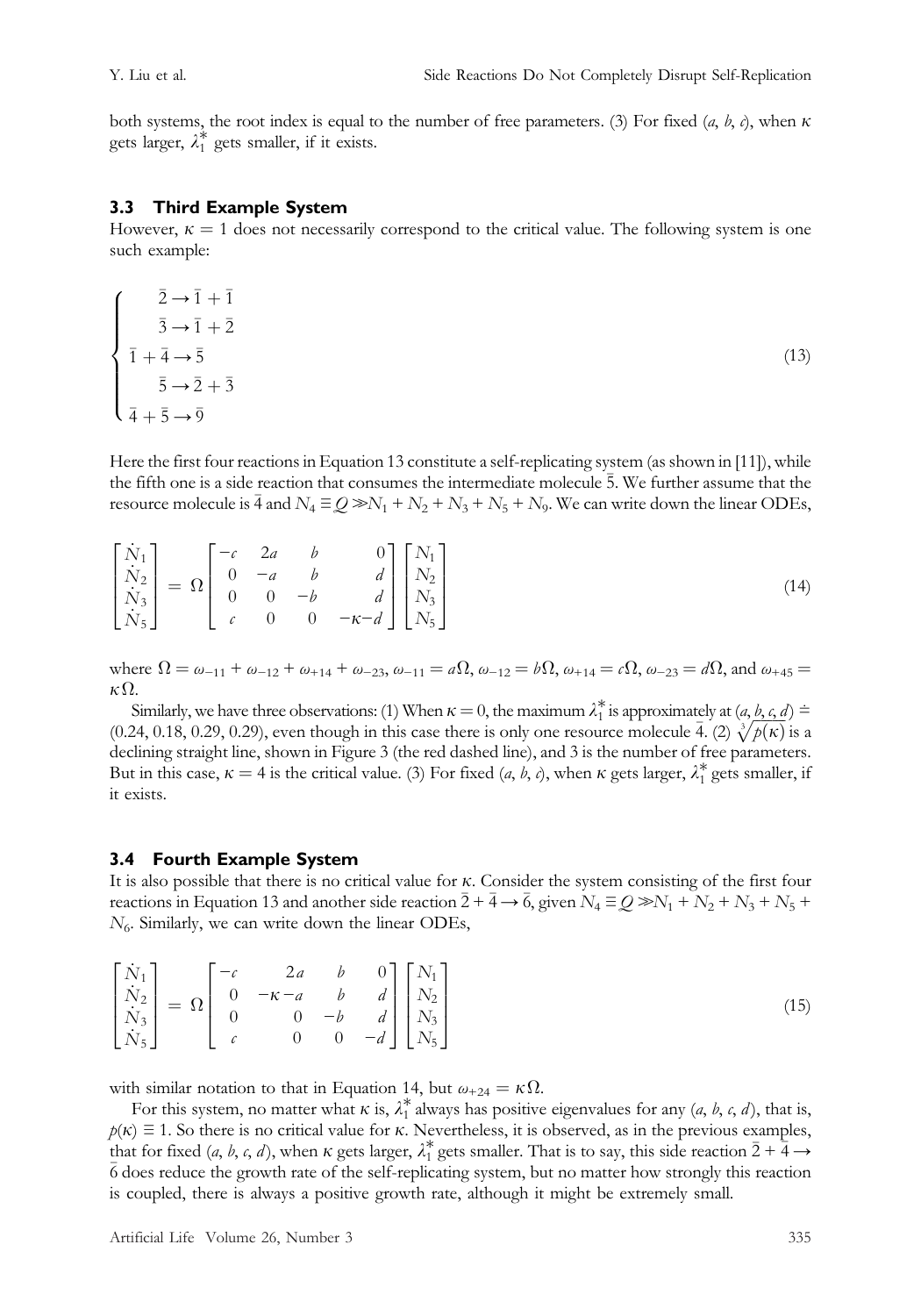## 4 Conclusion

For a wide range of chemical reaction networks under certain conditions, their mean-field dynamics can be described by a linear ODE system, which can be solved analytically. We have elucidated the method to construct such an ODE system and the conditions under which the method is valid. We used this method to analyze linear self-replicating systems. But for those self-replicating systems that cannot be linearized, other approaches, such as numerical methods and stochastic simulation, have to be used, which are beyond the scope of the current article.

Using this method, we found that for all linear self-replicating systems or autocatalytic networks, every type of molecules (except the resource molecules that are consumed) grows exponentially. More surprisingly, all the exponential growth rates are identical. Furthermore, the growth rate is directly proportional to the sum of reaction rate constants, as seen in Equation 9. That is, only the relative rate constants determine the growth rate in a nontrivial way.

The growth rate of a linear self-replicating system reaches a maximum when the reaction rate constants are compatible with each other: In some cases, they are equal (e.g., the systems in Equations 3 and 12), while in other cases, they are slightly different (e.g., the system in Equation 13). Nevertheless, the maximum growth rate also depends on external conditions, for example, if there are one or two resources available, as in the systems in Equations 10 and 12.

Side reactions (those consuming intermediate molecules) always disrupt self-replicating systems. It is generic that, the larger the side reaction's rate constant  $\kappa$  is, the slower the whole system grows, under otherwise identical conditions. The second effect of side reactions is less generic: The larger  $\kappa$ is, the fewer scenarios there are where the whole system still self-replicates; and there may be a critical value for  $\kappa$  such that the whole system is completely disrupted (that is, whatever the scenarios are, the system is not able to self-replicate, as in the systems in Equations 10, 12, and 13). The second effect does not always exist, though; for example, for the system in Equation 15, no matter what  $\kappa$  is, the whole system is always able to self-replicate, although the growth rate might be extremely small if  $\kappa$  is very large.

Another interesting phenomena deserves to be noticed, which we do not have analytical explanations for now. For some reaction systems (for example, those in Equations 10, 12, and 13),  $\sqrt[n]{p(\kappa)}$  is a declining straight line where the root index m is equal to the number of free parameters. This observation is not generic for all linear self-replicating systems, but interesting enough to be further investigated.

To summarize, whether side reactions disrupt a self-replicating chemical reaction system depends not only on whether side reactions exist, but also on how strongly side reactions are coupled with the system. The method we presented in this article gives quantitative answers to the "how strongly" question, at least for a wide range of reaction networks. It sheds light on the problems caused by side reactions in studies of origins of life [9, 14, 22] and metabolic networks [1, 8, 20].

### Acknowledgments

This article is based upon work conducted while Y. L. and T. L. were in residence at Institut Mittag-Leffler in Djursholm, Sweden, during the autumn semester of 2018.

The authors declare no conflict of interest.

## **References**

- 1. Ashkenasy, G., Jagasia, R., Yadav, M., & Ghadiri, M. R. (2004). Design of a directed molecular network. Proceedings of the National Academy of Sciences of the U.S.A., 101(30), 10872–10877.
- 2. Davidich, M. I., & Bornholdt, S. (2013). Boolean network model predicts knockout mutant phenotypes of fission yeast. PLOS ONE, 8(9), e71786.
- 3. Filisetti, A., Graudenzi, A., Serra, R., Villani, M., Füchslin, R. M., Packard, N., Kauffman, S. A., & Poli, I. (2012). A stochastic model of autocatalytic reaction networks. Theory in Biosciences, 131(2), 85–93.
- 4. Hordijk, W., Smith, J. I., & Steel, M. (2015). Algorithms for detecting and analysing autocatalytic sets. Algorithms for Molecular Biology, 10, 15.